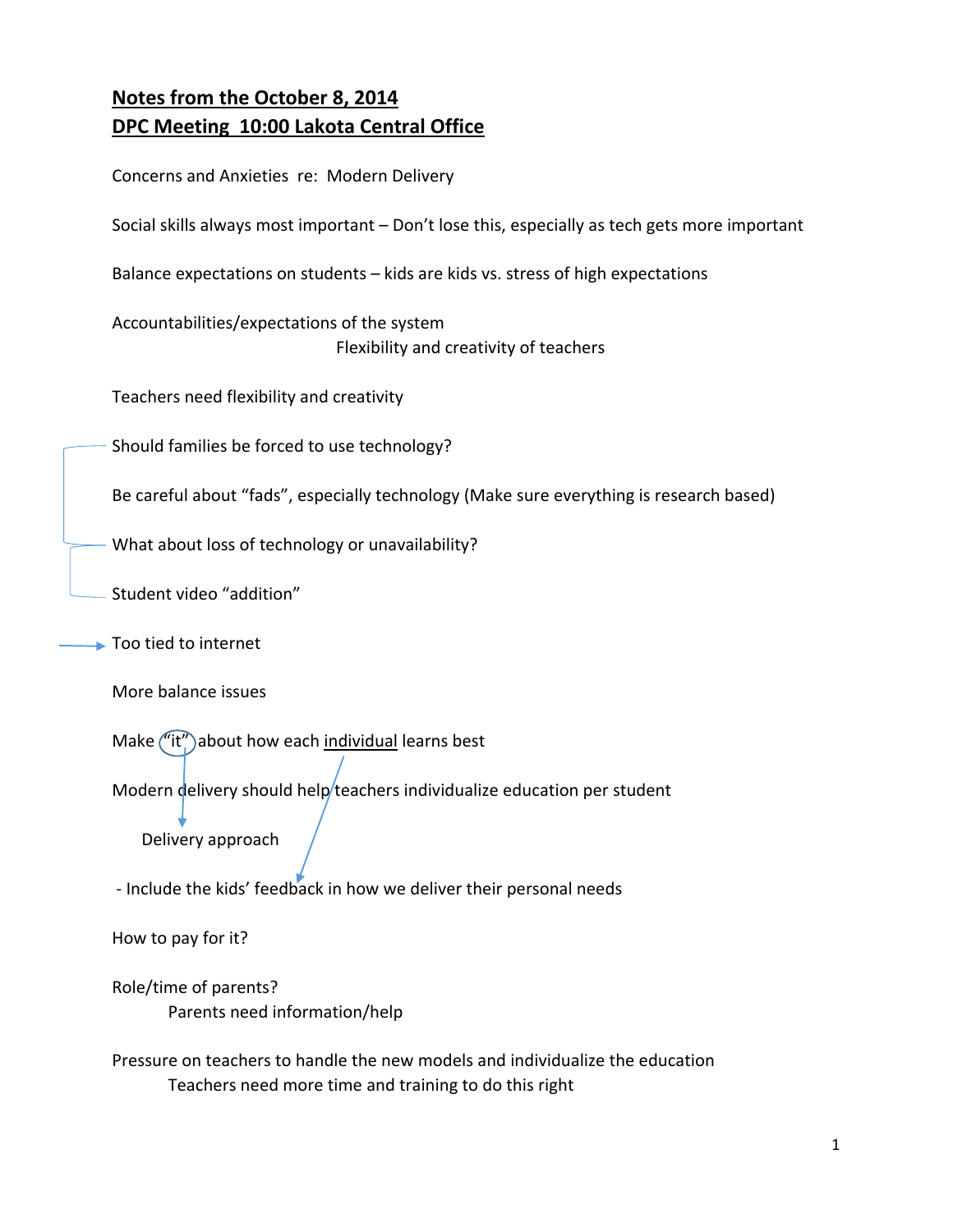Hands‐on vs. "flat" Real world experience "One dimensional" Screen experience Is technology the "real world"?

Communication from district about changes will be key Involve all stakeholders

How do we keep up with technology changes? – Dollars? **Training** Role of parents

## Our Learning

Role of homework

Reduce pressure on kids, 50 opportunities to try things and not be A+ or stressed

How to find the time for kids

Accessibility – Financial, time If not accessible it's not helpful

## Variety

Eg. Internships beyond STEAM

Variety of pathways **Choices** 

Why K-12 - - Change structure

Individualization

Polarity<sup>-</sup>

Very personal Communal/collective

Responsibility of parent in "partnership" with school No one dictates either way

**Teachers** 

Explain to parents how/what they are doing in class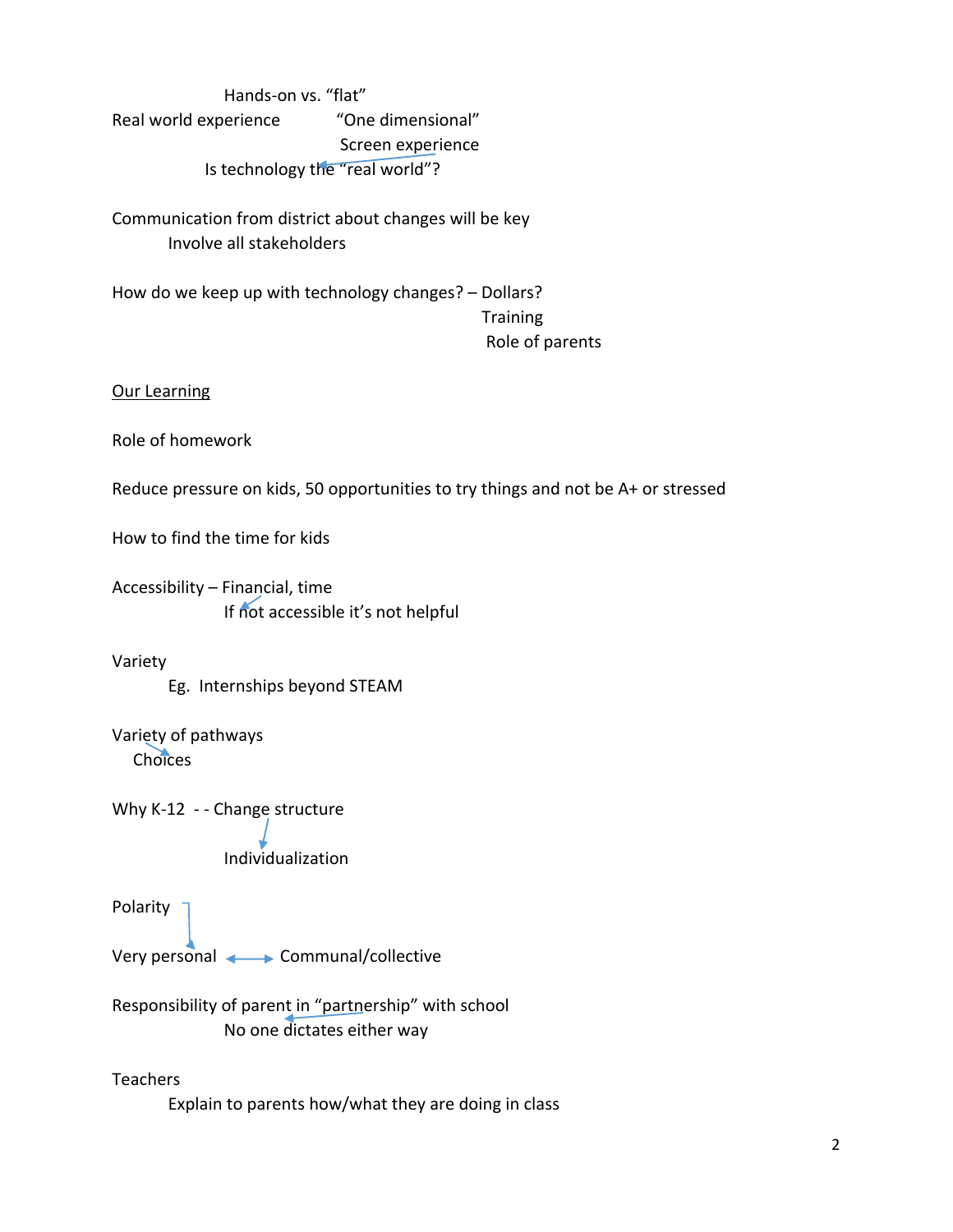How do we define the roles?

‐ The continuum?

Significantly different ways buildings are run can blindside parents

- ‐ Differing opportunities
- ‐ Roles of PTA giving stuff away
- ‐ T and E
- ‐ Advisory periods

Robust evaluation and feedback process as stuff is rolled out

‐ Two way communication loop

Ask students for input on their own learning

The community might push back on all of these new/individual delivery models

Internships **Happen at right age** 

What vs. How

What do we want internships to provide our children?

Experience

Weed out likes/dislikes

Interaction with adults

More opportunities for internships  $(10<sup>th</sup> grade?)$  (When?)

\*\*More shadowing\*\*

\*Variety – Short term/exploration\*

Not just top fields (Medical, Accounting, Engineering)

 Example: Office clerical, automotive, HR, teaching, restaurant/hotel management, photographer, bakery, the arts (smaller

businesses)

Include all kids not just honors/advanced kids

Expose kids to real world groups (options, offerings)

5<sup>th</sup> - 6<sup>th</sup> grade to get ready for this in junior high and high schools Internship Day (old Career Day) showcase options before kids have to choose – There are internships that are not linked to the schools – On Internship Day you can let kids know all these options – (Those companies can have a table.)

"Work Days" – 12 kids to a workplace they've never been for approximately 1‐2 hours Career Exploration Classes

Does an internship have to be such a rigid concept?

What do other schools do for internships?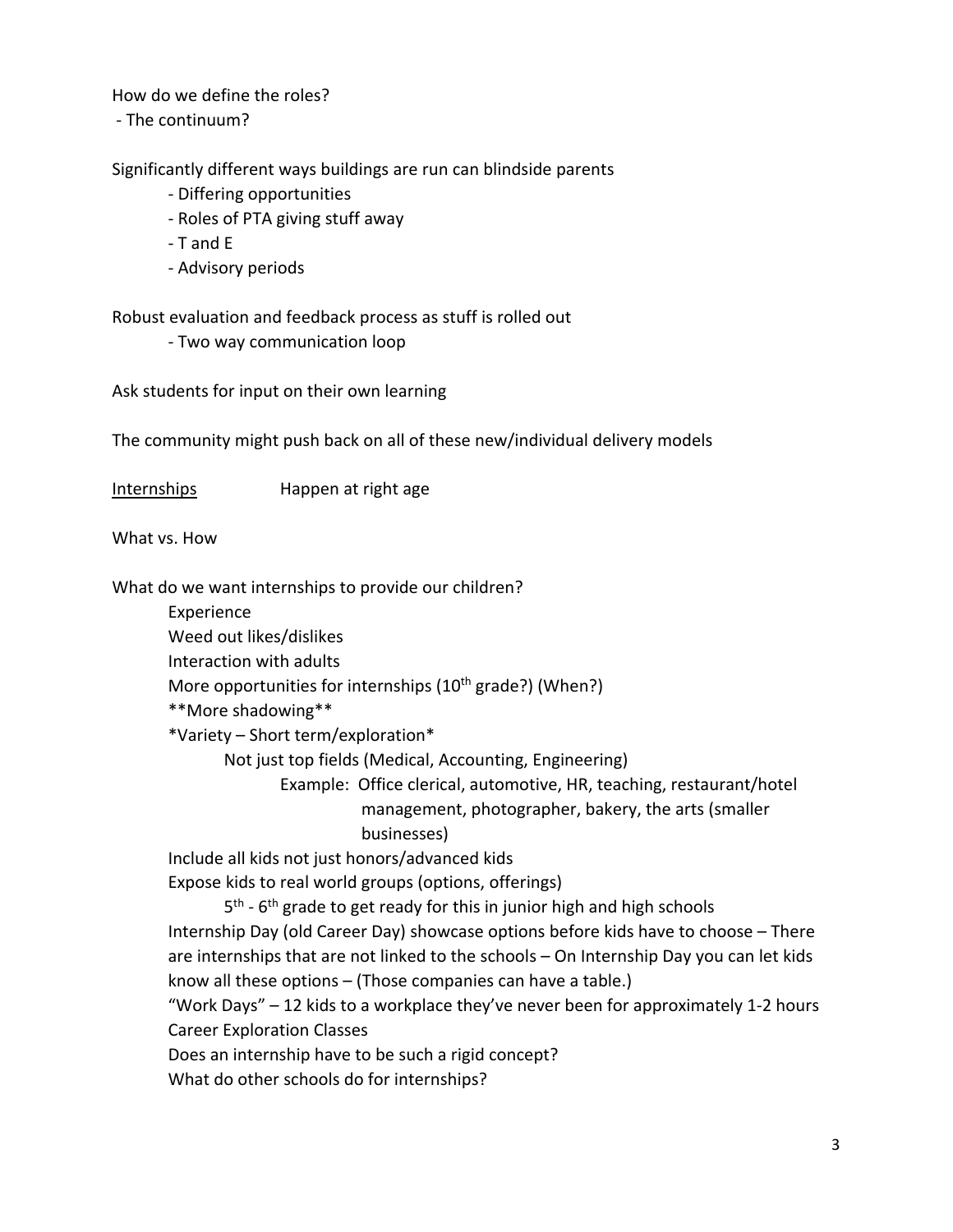# Out of the Box

Online learning  $\rightarrow$ 

- Additional credit
- Volunteer service  $\rightarrow$  School credit?
- Programs and resources for parents to be able to help more at home
- $\bullet$  Do we really need EVERY student to learn ALL strategies?  $\rightarrow$  Allow the kids to choose their strategy
- Grade levels become less relevant, education based on standards mastery Not age or grade level
- Less standardized testing
- More fluidity for travelling between "levels" throughout school career

One classroom = 25 kids Mix it up with teaching teams Allow flexibility to structure of classroom

Back to "tracks" so instruction can be more focused to student needs Magnet schools

Use technology to allow kids to move ahead where feasible, provide acceleration and/or extra help by subject and not force students to fit a mold – Free the teachers to teach their best way

## Exploratory vs. Pathways

| What      |                                                                                       | How                            |  |
|-----------|---------------------------------------------------------------------------------------|--------------------------------|--|
| $\bullet$ | More options so can explore earlier                                                   | Expand 7 <sup>th</sup> bell in |  |
|           | More electives in junior high!<br>➤                                                   | junior highs so can            |  |
|           | $\triangleright$ Foreign language exposure in 5 <sup>th</sup> and 6 <sup>th</sup>     | have more exploration          |  |
|           | $\triangleright$ Arts at junior high and high school                                  | in junior high and high        |  |
|           | Investigation classes instead of pathway                                              | school                         |  |
|           | More pathway options at both high schools (East)                                      |                                |  |
|           | Career experiences/exposure (Career Day) ~ Some tech integration - Remotely live feed |                                |  |

- More real life exposure through field trips Career
- $\bullet$  T and E career exposure 5<sup>th</sup> and 6<sup>th</sup>
- Better use of advisory and T and E and Extra Help
- Earlier interdisciplinary experiences (Time for staff collaboration)
- Shorter (semester) duration to increase exploratory options
- More grade-level educational opportunities (Themed, hands-on, brings it to life!)
- Continuity/same opportunities across buildings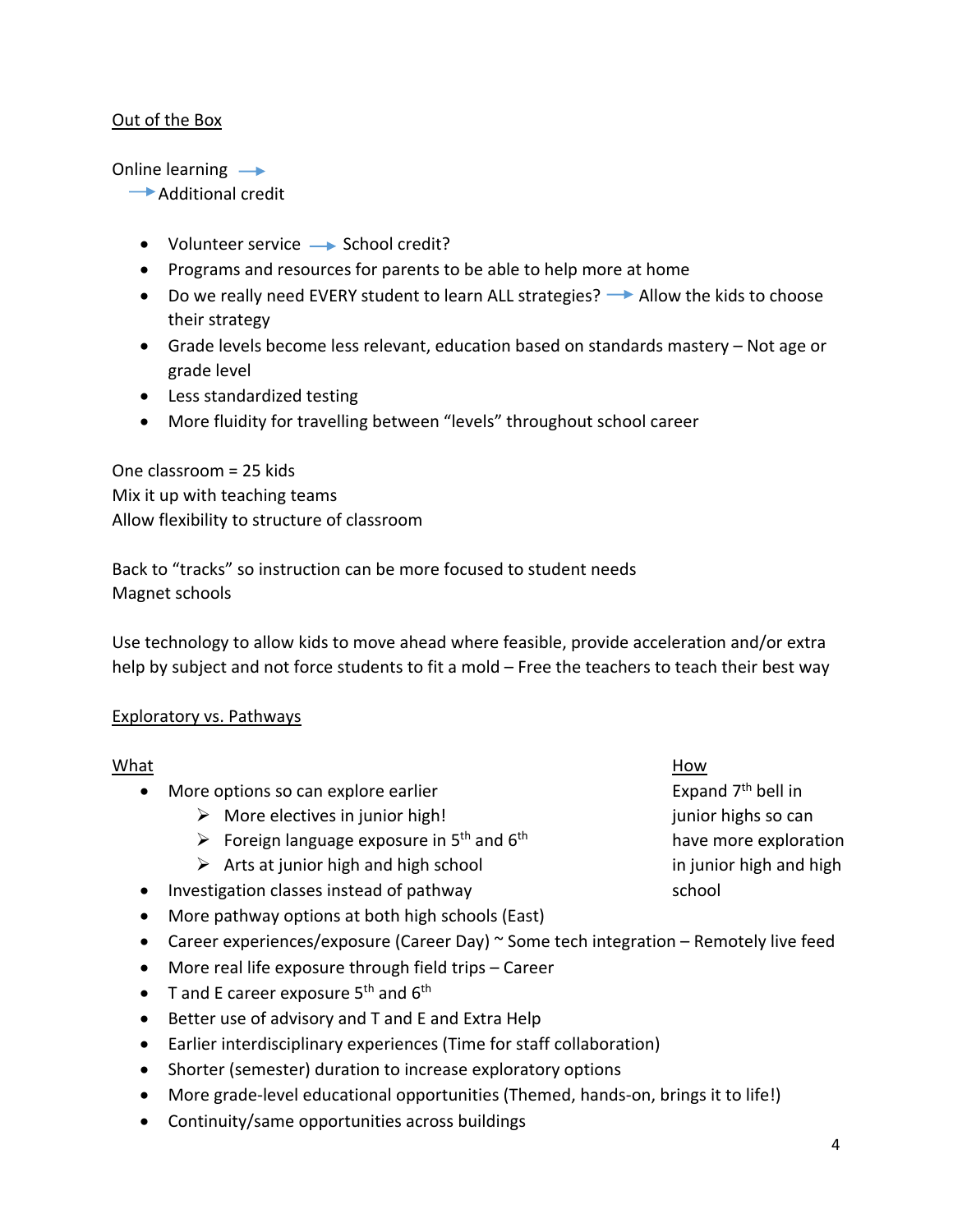#### Extracurriculars

- $\square$  Exploratory classes Outside of the school day (not a course)  $\rightarrow$  Club version
- $\square$  Sports experience...short session, friends (Social stress relief)
- $\Box$  1 Hour/week over summer.... Intro classes (concepts)
	- ‐ Fun ‐ Choice ‐ Try Example: X-ray machines in hospital \*\*\*Short Internship\*\*\*
- $\Box$  High school options...Experience down into lower grades Example: Mentoring, SPARK, community service (high school students) ‐ Big/Little
- Winter Break/Spring Break opportunities
- More time/\$cost\$
- Accessible to a wide‐variety of students
- $\square$  Sponsorships from outside the district (Business)
- Credit Y‐or‐N
- □ Parent awareness conversations (Fun Fair)
- $\square$  K-6 Art/Music/PE  $\blacktriangleright$  Extend for kids
- $\square$  Elementary  $\rightarrow$  Explore career paths
- $\square$  Interchangeable programs
- $\square$  Extended classrooms  $\rightarrow$  Optional outside the classroom projects